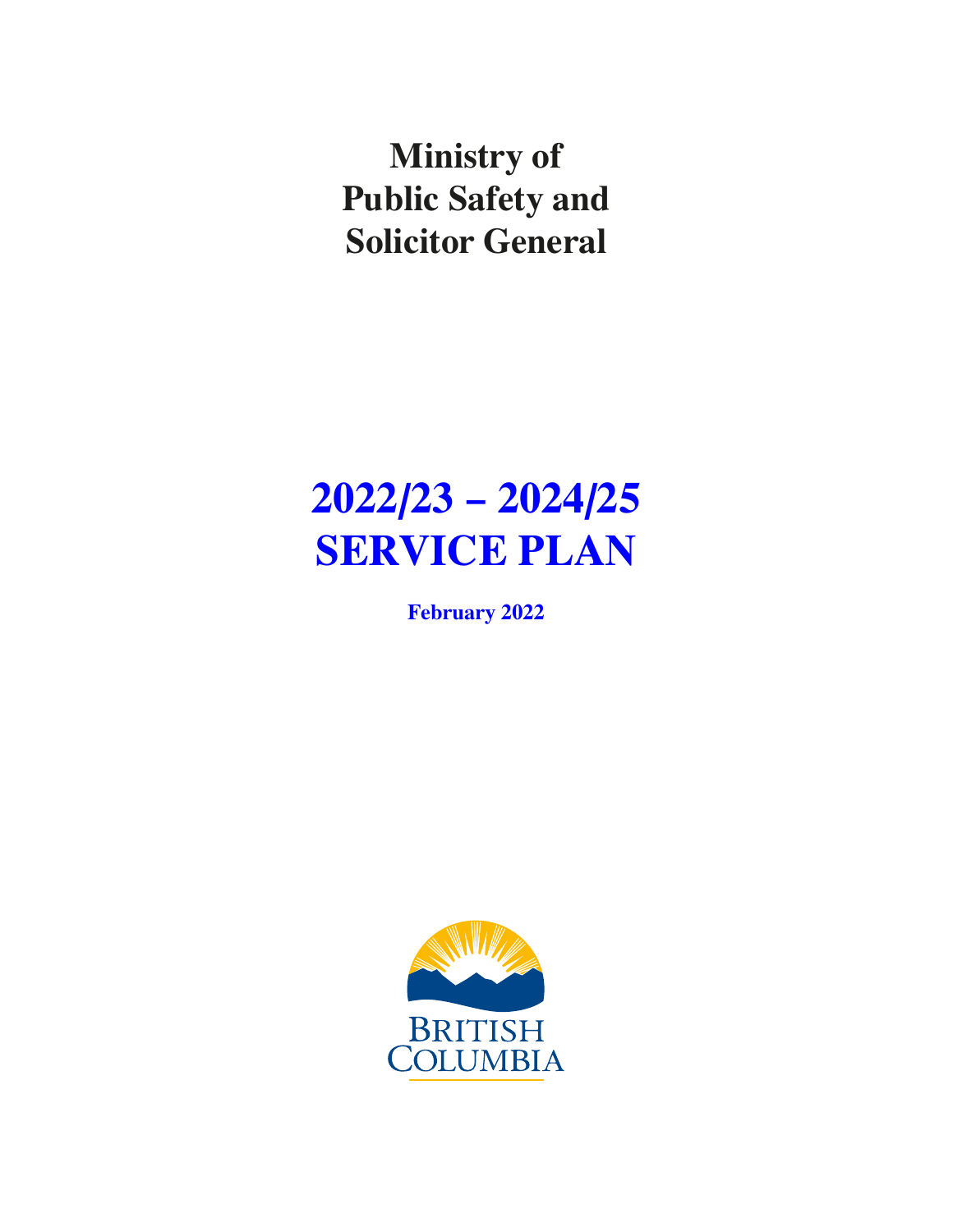For more information on the Ministry of Public Safety and Solicitor General contact:

**Ministry of Public Safety and Solicitor General** PO BOX 9010

STN PROV GOVT VICTORIA, B.C. V8W 9E2

1-800-663-7867

Or visit our website at: [Ministry of Public Safety and Solicitor General](https://www2.gov.bc.ca/gov/content/governments/organizational-structure/ministries-organizations/ministries/public-safety-solicitor-general)

Published by the Ministry of Public Safety and Solicitor General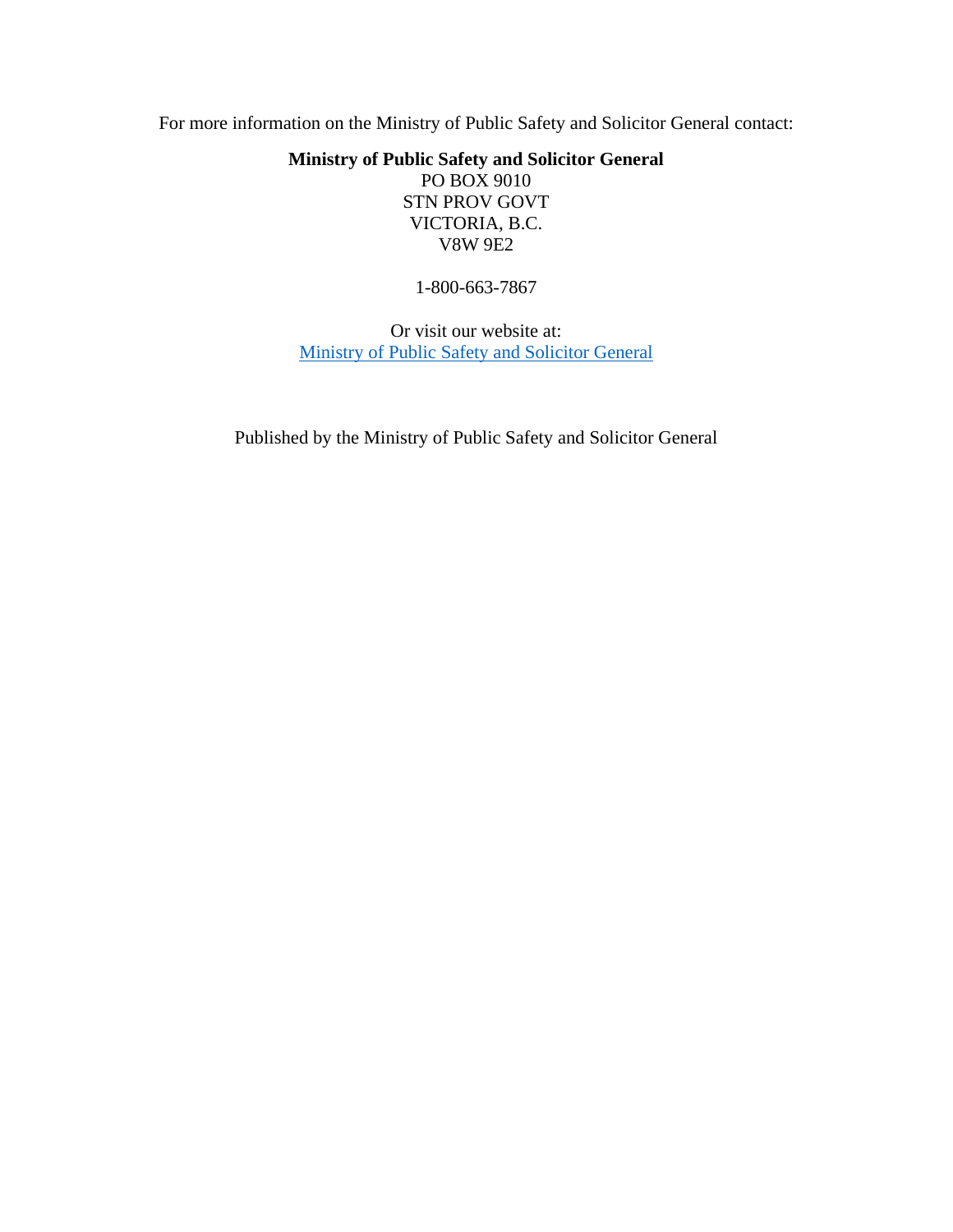# <span id="page-2-0"></span>**Minister's Accountability Statement**



The *Ministry of Public Safety and Solicitor General 2022/23 – 2024/25 Service Plan* was prepared under my direction in accordance with the *Budget Transparency and Accountability Act*. I am accountable for the basis on which the plan has been prepared.

Mile y

Honourable Mike Farnworth Minister of Public Safety and Solicitor General February 04, 2022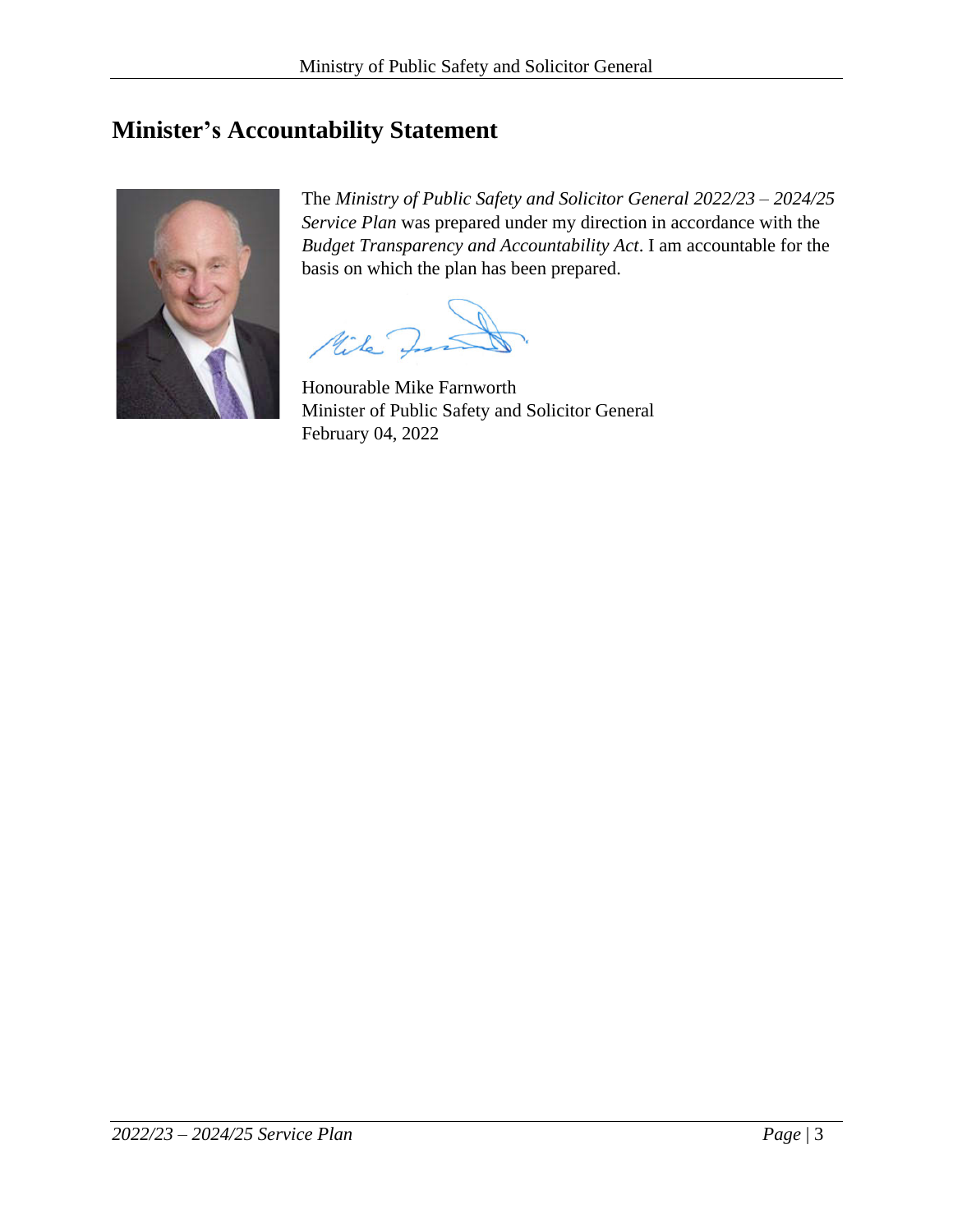# **Table of Contents**

| Appendix B: Combined Forces Special Enforcement Unit - British Columbia  18 |  |
|-----------------------------------------------------------------------------|--|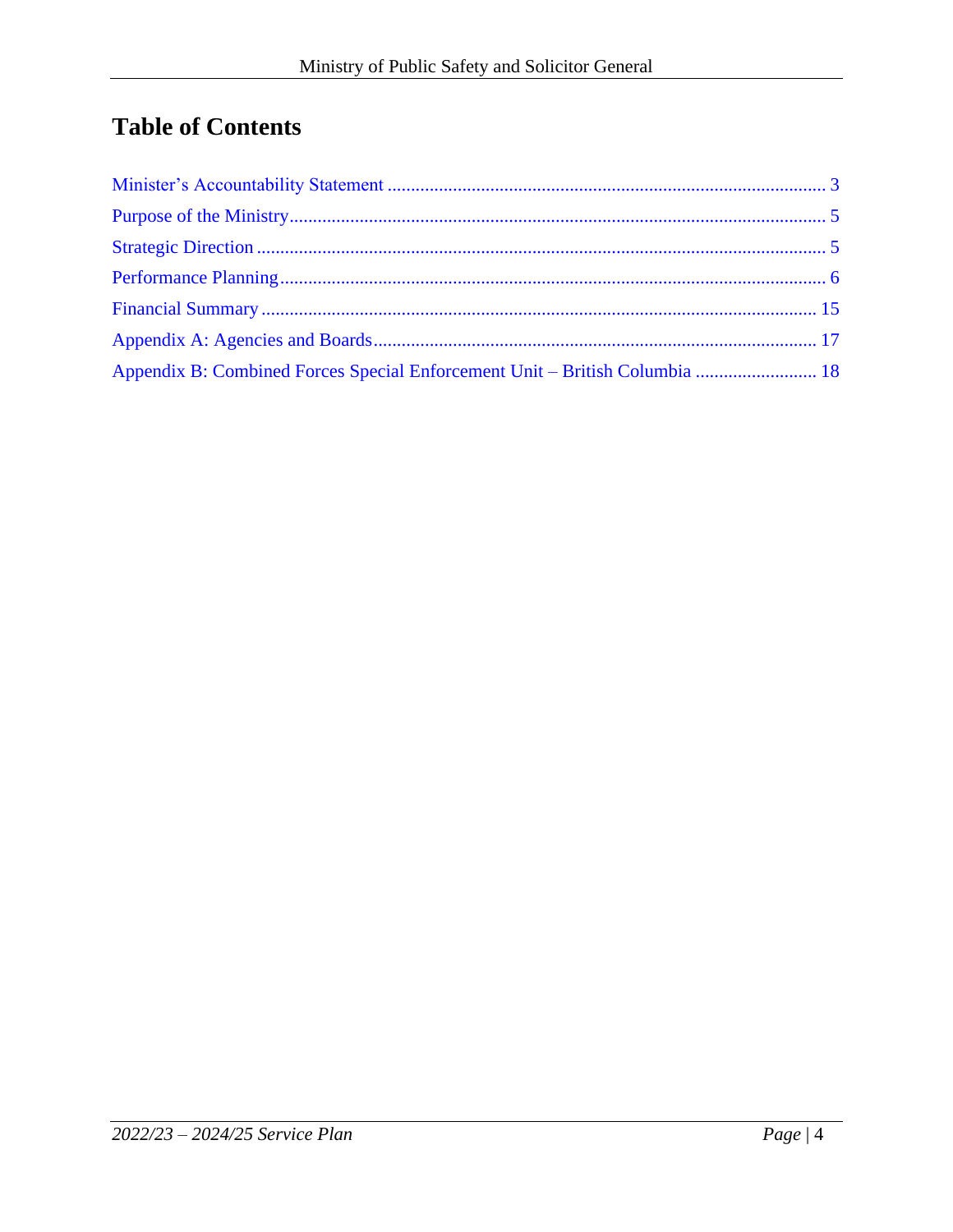# <span id="page-4-0"></span>**Purpose of the Ministry**

The Ministry of Public Safety and Solicitor General and the Ministry of Attorney General and Minister Responsible for Housing work together as the justice and public safety sector to advance a shared vision of a safe, secure, just and resilient British Columbia.

The mission of the Ministry of Public Safety and Solicitor General is to develop public safety policy and deliver associated services and programs, administer regulations for the liquor, nonmedical cannabis and gaming sectors, and lead the development and coordination of an effective emergency management system for the province.

The ministry is responsible for: policing and law enforcement superintendence; correctional services; crime prevention and reduction; victim services; restorative justice; coroners services; civil forfeiture; liquor, non-medical cannabis and gambling regulation and enforcement; problem gambling prevention and treatment services; road safety; criminal record checks; the protection order registry; private security industry regulation; and consumer protection.

The ministry also includes responsibility for **Emergency Management BC** (EMBC), which is supported by the Parliamentary Secretary for Emergency Preparedness. EMBC is the Province's lead coordinating agency for emergency management, through the four-pillar approach of mitigation, preparedness, response and recovery, as well as for fire prevention and safety through the Office of the Fire Commissioner. This work is done in collaboration with local governments, Indigenous Nations, federal departments, industry, non-governmental organizations and volunteers.

The Minister of Public Safety and Solicitor General is also responsible for a number of agencies and boards, including the Insurance Corporation of British Columbia (ICBC) (see Appendix A) and the Combined Forces Special Enforcement Unit – British Columbia (see Appendix B).

# <span id="page-4-1"></span>**Strategic Direction**

In 2022/23, the Government of British Columbia will continue its whole-of-government response to the COVID-19 pandemic with a focus on protecting the health, social and economic wellbeing of British Columbians. Building on our economic, environmental, and social strengths while looking to seize opportunities to improve outcomes for all British Columbians will be an important aspect of each ministry's work as we respond to COVID-19 and recover from devastating floods and wildfires. The policies, programs and projects developed over the course of this service plan period will align with the five foundational principles established by government in 2020: putting people first; working toward lasting and meaningful reconciliation; supporting equity and anti-racism; ensuring a better future through fighting climate change and meeting our greenhouse gas reduction targets; and supporting a strong, sustainable economy that works for everyone.

This 2022/23 – 2024/25 service plan outlines how the Ministry of Public Safety and Solicitor General will support government's priorities, including the foundational principles listed above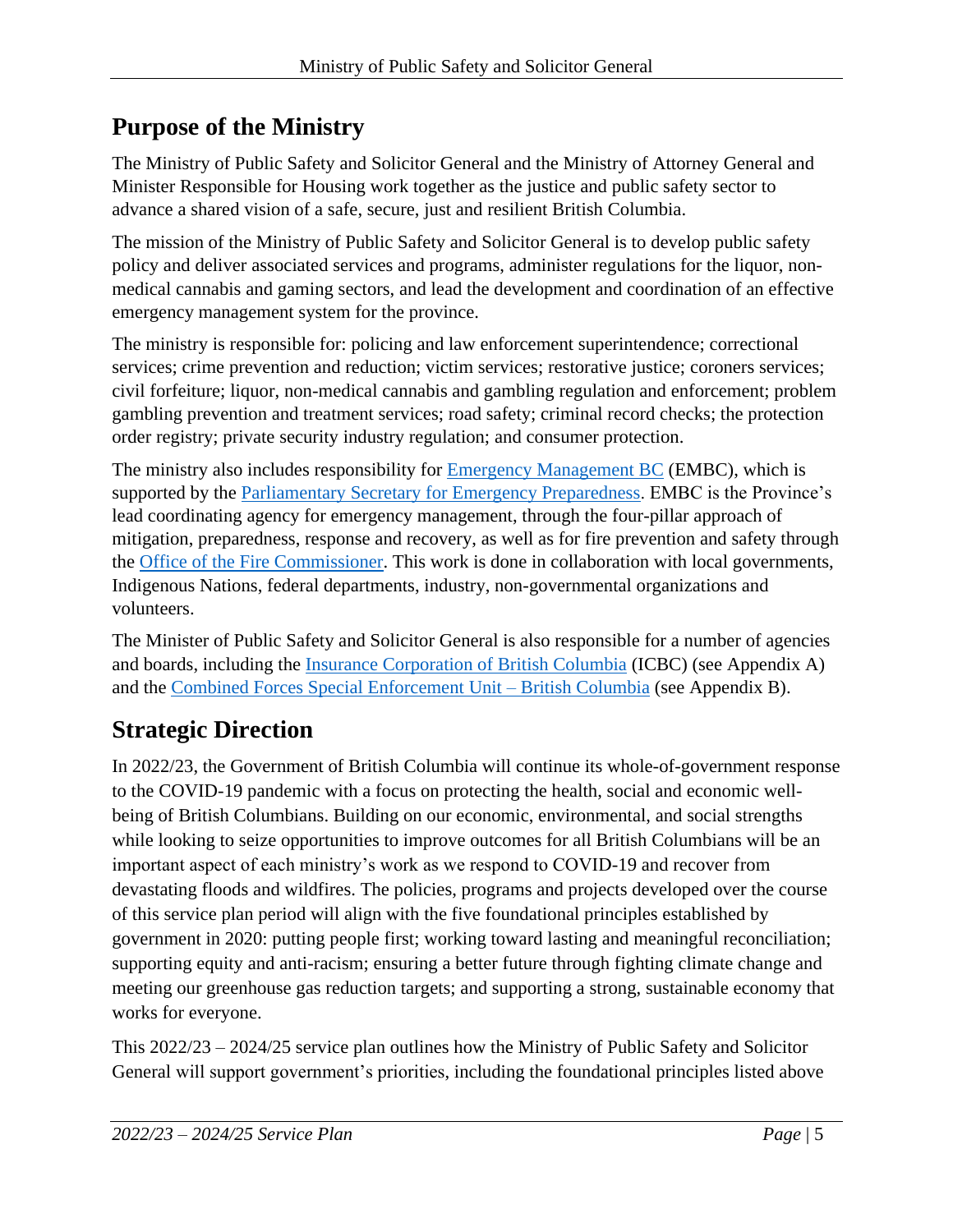and selected action items identified in the November 2020 Minister's mandate letter and the mandate letter of the Parliamentary Secretary for Emergency Preparedness.

# <span id="page-5-0"></span>**Performance Planning<sup>1</sup>**

# **Goal 1: The justice and public safety sector in British Columbia protects people**

A key role of British Columbia's justice and public safety sector is to protect people, especially those who are most vulnerable.

## **Objective 1.1: Improved public safety for all British Columbians**

- Support initiatives that are proven to prevent and reduce crime and promote an integrated, cross-sector approach to increasing the use of restorative justice in the province, including supporting community-based projects through the Civil Forfeiture Crime Prevention and Remediation Grant Program.
- Support the Minister of Mental Health and Addictions to invest in community-based mental health and social services so there are more trained front-line workers to help people in crisis and free up police to focus on more serious crimes, and to expand the successful 'situation table' model that connects front-line workers from different health, safety, and social service sectors to identify and help vulnerable people.
- Support the Ministry of Mental Health and Addictions and the Ministry of Attorney General and Minister Responsible for Housing in working with police chiefs and other partners to push the federal government to decriminalize simple possession of small amounts of illicit drugs for personal use to help end the stigma and shame associated with addiction; expanding prescribed safer supply and other harm reduction measures; and ensuring accessibility of recovery beds and evidence-based, culturally relevant services to meet needs.
- Continue to work with police to address serious and organized crime, including targeting mid-level and high-level drug traffickers, and make communities across the province safer from gangs and guns through a variety of measures, such as:
	- o Operation of the BC Provincial Forensic Firearms Laboratory to help police build intelligence on illegal firearms, including those used in gang-related shootings, and to help aid in prosecutions; and
	- o The *Firearm Violence Prevention Act*, which received Royal Assent in March 2021. When brought into force, the Act will implement recommendations from the Illegal Firearms Task Force targeting the purchase, transport and possession of illegal and imitation firearms and giving police additional tools to help make communities safer throughout British Columbia.

<sup>&</sup>lt;sup>1</sup> Additional performance measures are under development and will be presented in the ministry's  $2023/24$  – 2025/26 service plan.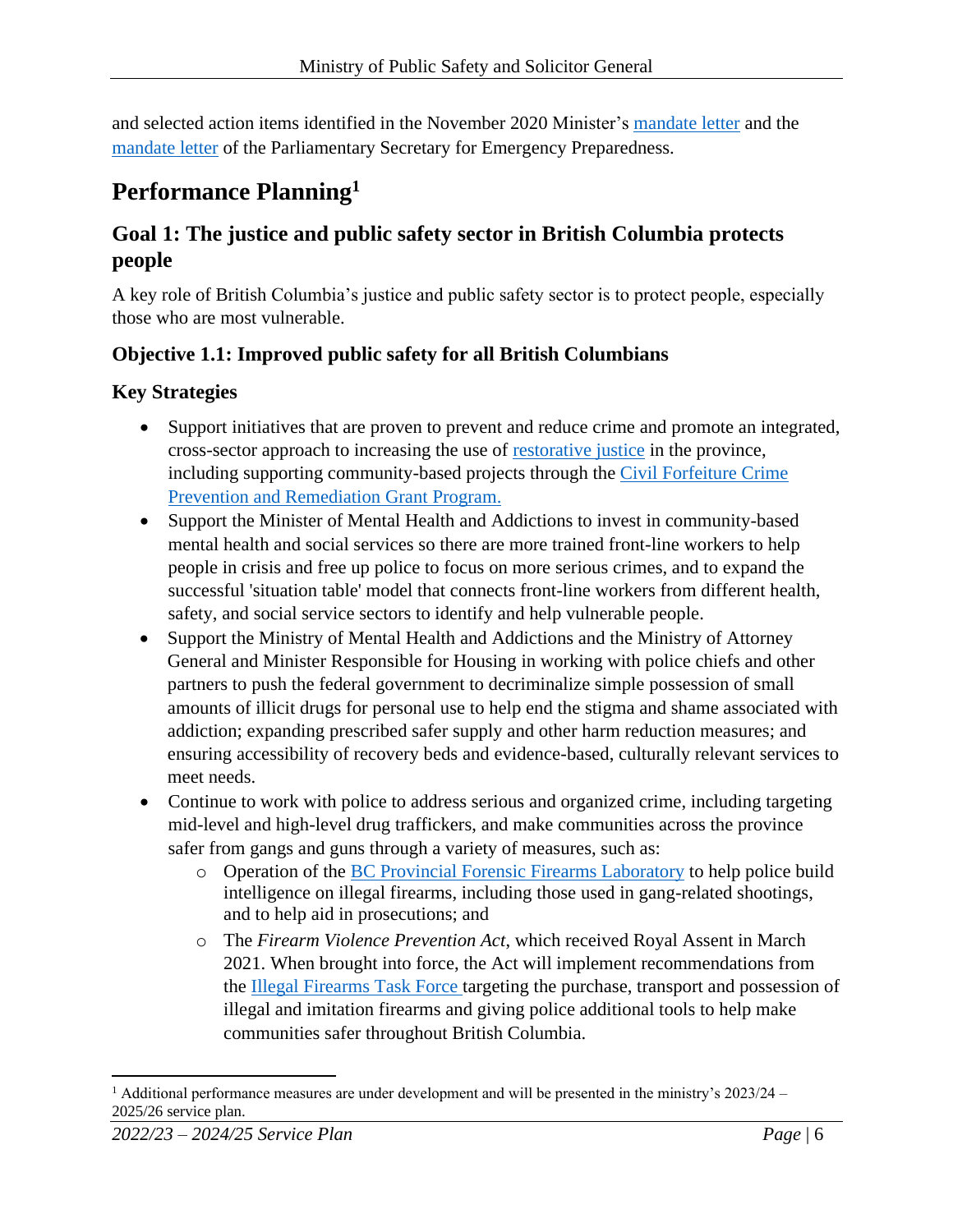- Continue to implement and support initiatives to strengthen traffic enforcement with a focus on reducing high-risk driving behaviours (alcohol, drugs, speeding and distraction), including implementing the revised B.C. Road Safety Strategy 2025 and operating automated speed enforcement at select **Intersection Safety Camera locations.**
- Support the work of the Parliamentary Secretary for Seniors' Services and Long-Term Care to work with community groups and the B.C. Seniors Advocate to develop a madein-B.C. Silver Alert system to help assist first responders in locating missing seniors, particularly those with dementia and Alzheimer's disease.

| Performance Measures <sup>1</sup>     | 2020<br><b>Baseline</b> | 2021<br>Forecast <sup>2</sup> | 2022<br>Target $3$ | 2023<br><b>Target</b> | 2024<br><b>Target</b> |
|---------------------------------------|-------------------------|-------------------------------|--------------------|-----------------------|-----------------------|
| 1.1a Violent crime rate <sup>4</sup>  | 15.2                    | 16.8                          | 16.4               | 16.0                  | 15.6                  |
| 1.1b Property crime rate <sup>5</sup> | 43.7                    | 46.7                          | 45.5               | 44.4                  | 43.3                  |
| 1.1c Other crime rate <sup>6</sup>    | 17.2                    | 17.9                          | 17.4               | 17.0                  | 16.6                  |
| 1.1d Overall crime rate               | 76.1                    | 81.4                          | 79.4               | 77.4                  | 75.4                  |

Data source: Criminal incident counts are obtained through the Uniform Crime Reporting Survey administered by Statistics Canada's Canadian Centre for Justice and Community Safety Statistics, and population estimates are obtained through BC Stats.

<sup>1</sup> Police-reported crime rates (*Criminal Code* offences per 1,000 persons). Crime rates are based on all policereported violent crime, property crime, and other *Criminal Code* offences, but do not include traffic, drug, or other federal-statute violations. Results are reported by calendar year.

<sup>2</sup> The forecasts for 2021 were calculated based on the linear trend from the last five years. It is anticipated that actual results for 2021 will be available in August 2022.

<sup>3</sup> The targets were calculated as a 2.5 per cent decrease each year, starting from the 2021 forecasts and have therefore been updated from the targets included in the *Ministry of Public Safety and Solicitor General 2021/22 – 2023/24 Service Plan*.

<sup>4</sup> Violent crimes include the offences of homicide, attempted murder, sexual and non-sexual assault, sexual offences against children, abduction, forcible confinement or kidnapping, firearms, robbery, criminal harassment, extortion, uttering threats, indecent or harassing communications, and other violent offences.

<sup>5</sup> Property crimes include the offences of breaking and entering, theft, motor vehicle theft, possession of stolen property, trafficking in stolen goods, fraud, mischief, identity theft, identity fraud, arson, and other property offences.

<sup>6</sup> Non-traffic *Criminal Code* offences that are not violent or property-related are classified as "other" crimes, which include offences related to counterfeiting, offensive weapons, child pornography, disturbing the peace, the administration of justice, and other "other" offences

## **Linking Performance Measure to Objective**

While government does not control crime rates, crime prevention and reduction are a priority of the Ministry of Public Safety and Solicitor General, and these rates are tracked as an indicator of progress toward the objective of improved public safety for all British Columbians. Crime rates are better indicators of long-term trends in crime than are the actual numbers of offences because the rates account for population differences.

Many factors influence police-reported crime rates, including changes to scoring rules, demographic changes, neighbourhood conditions, social and economic factors, public reporting practices, technological advancements, legislative amendments, local police service priorities, and social perceptions and attitudes toward certain crimes.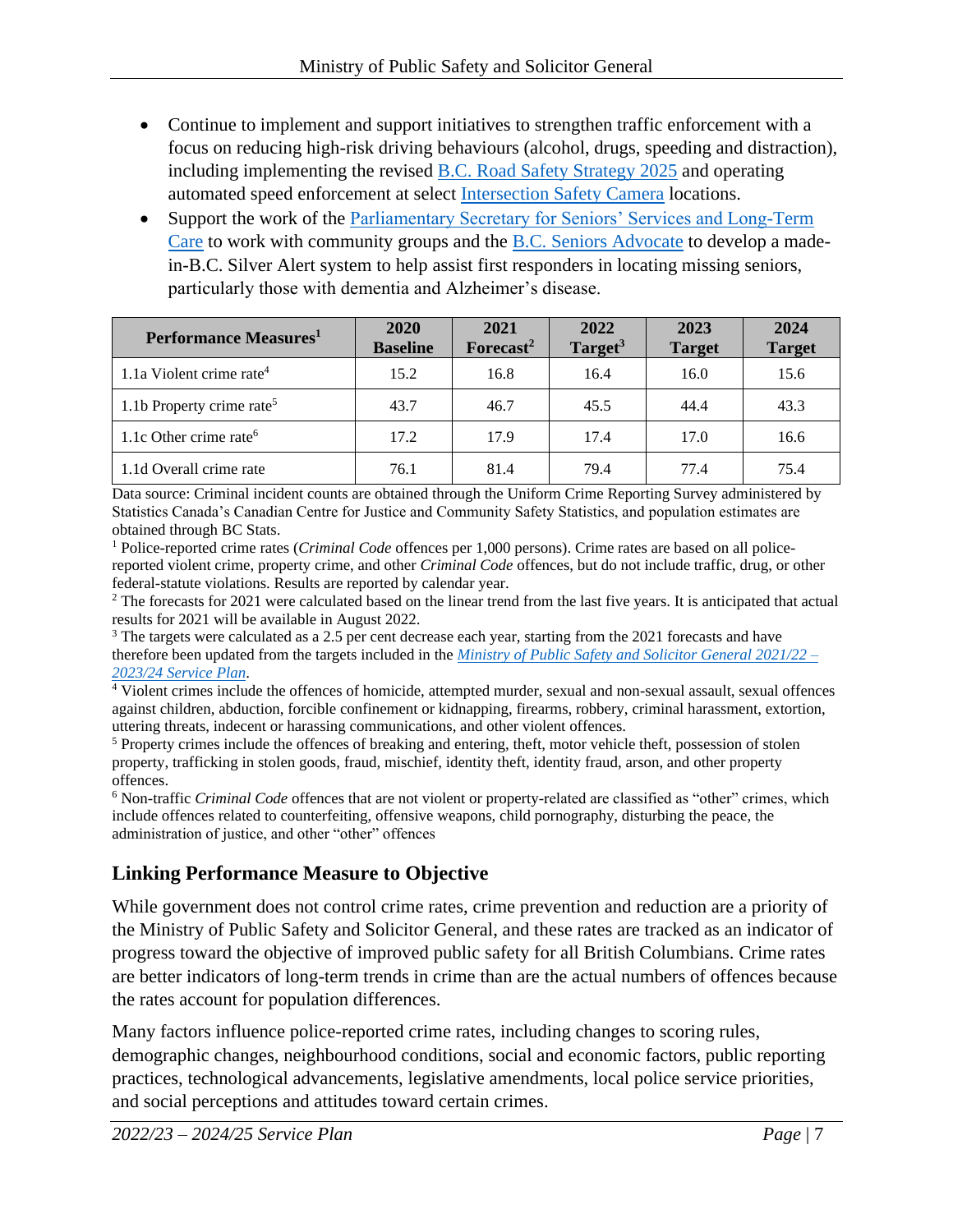Many shifts in crime trends in 2020 – the baseline year for this performance measure – may be attributable to the global COVID-19 pandemic, which brought widespread and unprecedented changes to daily life. Overall, the volume of police-reported crime in the early months of the pandemic was far lower compared to the previous year. This was largely driven by decreases in property crime, as the shift to remote work arrangements and restrictions on businesses and travel increased guardianship and reduced opportunities for certain property crimes. Further Statistics Canada analysis of the impact of the COVID-19 pandemic on police-reported crime statistics can be found here.

Changes in British Columbia crime rates are also partly attributable to changes in the way police report crime to Statistics Canada. In January 2018, Statistics Canada updated the definition of "founded" and "unfounded" crimes in its reporting methodology for police services across Canada to bring a more "victim-centred" approach to recording crimes, which means it is to be believed that the crime occurred ("founded") unless there is credible evidence to prove it did not ("unfounded"). These changes were predicted to increase the number of "founded" incidents and decrease clearance rates. These changes were rolled out by B.C. police agencies in 2019 and are expected to continue to impact reported crime rates moving forward.

## **Objective 1.2: Improved outcomes for Indigenous peoples across the justice and public safety sector through strengthened partnerships with Indigenous leadership and communities**

- Continue to move forward on the *Calls to Action* of the Truth and Reconciliation Commission, and implement the B.C. *Declaration on the Rights of Indigenous Peoples Act*.
- In partnership with the Ministry of Attorney General and Minister Responsible for Housing, the federal government and Indigenous communities, work with the BC First Nations Justice Council to advance the B.C. First Nations Justice Strategy and work with the Métis Nation BC Justice Council to advance the B.C. Métis Justice Strategy once it is finalized.
- Work with Indigenous leadership and communities to take action to reduce the number of Indigenous people adversely involved in and impacted by the justice system, including recognizing culture for its role in rehabilitation and recovery and providing culturally relevant programming in communities and correctional centres.
- Provide comprehensive BC Coroners Service mortality data and analyses to the First Nations Health Authority (FNHA) and First Nation communities to inform communitybased initiatives that reduce health and safety risks and support wellness and safe communities.
- Continue to work with partners on non-medical cannabis interests, including through the BC-First Nations Leadership Council (FNLC) Working Group on the Legalization and Regulation of Non-medical Cannabis, and negotiate agreements with Indigenous Nations under Section 119 of the *Cannabis Control and Licensing Act* to address communityspecific interests.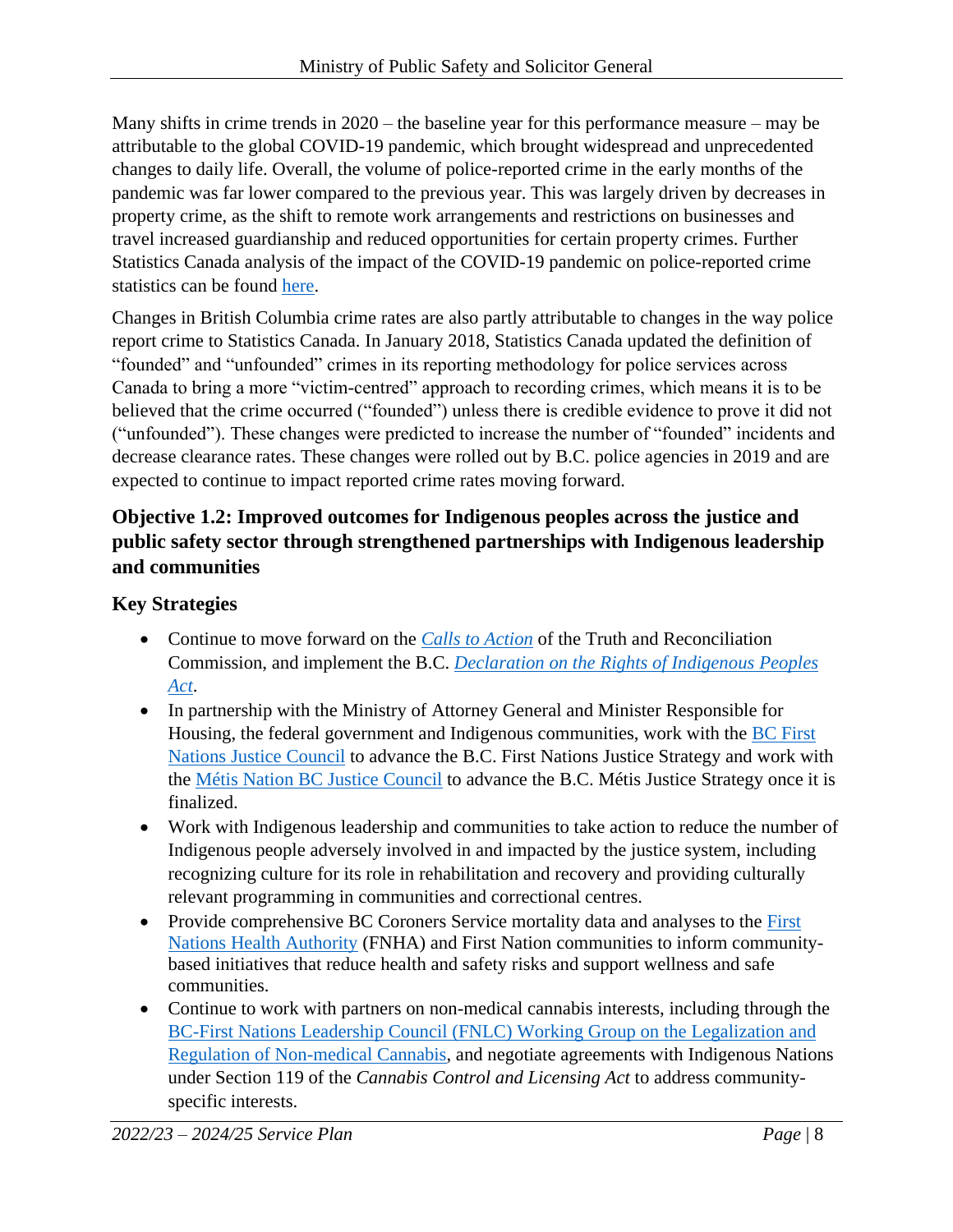• Continue to partner with First Nation communities to advance disaster risk reduction, improve emergency management services and supports, and enhance capacity building of First Nations within all pillars of emergency management by working with key organizations such as Indigenous Services Canada (ISC), the FNLC, the FNHA and the First Nations' Emergency Services Society (FNESS), and through key initiatives identified in the Tri-partite Memorandum of Understanding for Emergency Management Services, including revising the existing Canada-B.C. bi-lateral Service Agreement to a tri-lateral agreement.

| <b>Performance Measure</b>                                                                                                                                                                                                                                                                     | 2020/21         | 2021/22         | 2022/23             | 2023/24       | 2024/25       |
|------------------------------------------------------------------------------------------------------------------------------------------------------------------------------------------------------------------------------------------------------------------------------------------------|-----------------|-----------------|---------------------|---------------|---------------|
|                                                                                                                                                                                                                                                                                                | <b>Baseline</b> | <b>Forecast</b> | Target <sup>2</sup> | <b>Target</b> | <b>Target</b> |
| 1.2a Total number of First Nation<br>communities with a Letter of Intent<br>to create a Memorandum of<br>Understanding (MOU) to support<br>the successful reintegration of<br>Indigenous people returning to their<br>community and/or remaining<br>connected to their community. <sup>1</sup> | 22              | 27              | 29                  | 31            | 33            |

Data source: Results for this measure are derived from BC Corrections, Ministry of Public Safety and Solicitor General.

<sup>1</sup>The baseline, forecast and target numbers are cumulative and therefore represent the total number of communities with signed Letters of Intent, not the number of First Nations with Letters of Intent signed in a given fiscal year. <sup>2</sup> The targets represent a conservative estimate of two additional communities per year, starting from the 2021/22 forecast. They have been updated from the targets included in the *Ministry of Public Safety and Solicitor General 2021/22 – 2023/24 Service Plan.*

# **Linking Performance Measure to Objective**

Supporting the successful reintegration of Indigenous people returning to their community and/or remaining connected to their community contributes to the objective of improving outcomes for Indigenous peoples across the justice and public safety sector.

The MOUs for Supported Community Reintegration between First Nations and BC Corrections outline the process to work together to support release planning for those in custody to ensure the coordination of supports for those transitioning to community supervision.

BC Corrections has signed MOUs and Letters of Intent with First Nations across the province and continues to engage communities with the goal of strengthening relationships and services to improve outcomes for Indigenous clients.

| <b>Performance Measure</b>                                                                                                           | 2020/21         | 2021/22               | 2022/23             | 2023/24       | 2024/25       |
|--------------------------------------------------------------------------------------------------------------------------------------|-----------------|-----------------------|---------------------|---------------|---------------|
|                                                                                                                                      | <b>Baseline</b> | Forecast <sup>1</sup> | Target <sup>2</sup> | <b>Target</b> | <b>Target</b> |
| 1.2b Percentage of on-reserve First<br>Nation communities participating<br>on Indigenous Emergency<br>Management Partnership Tables. | 60              | 99                    | 80                  | 90            | 100           |

Data source: Strategic Partnerships, Emergency Management BC.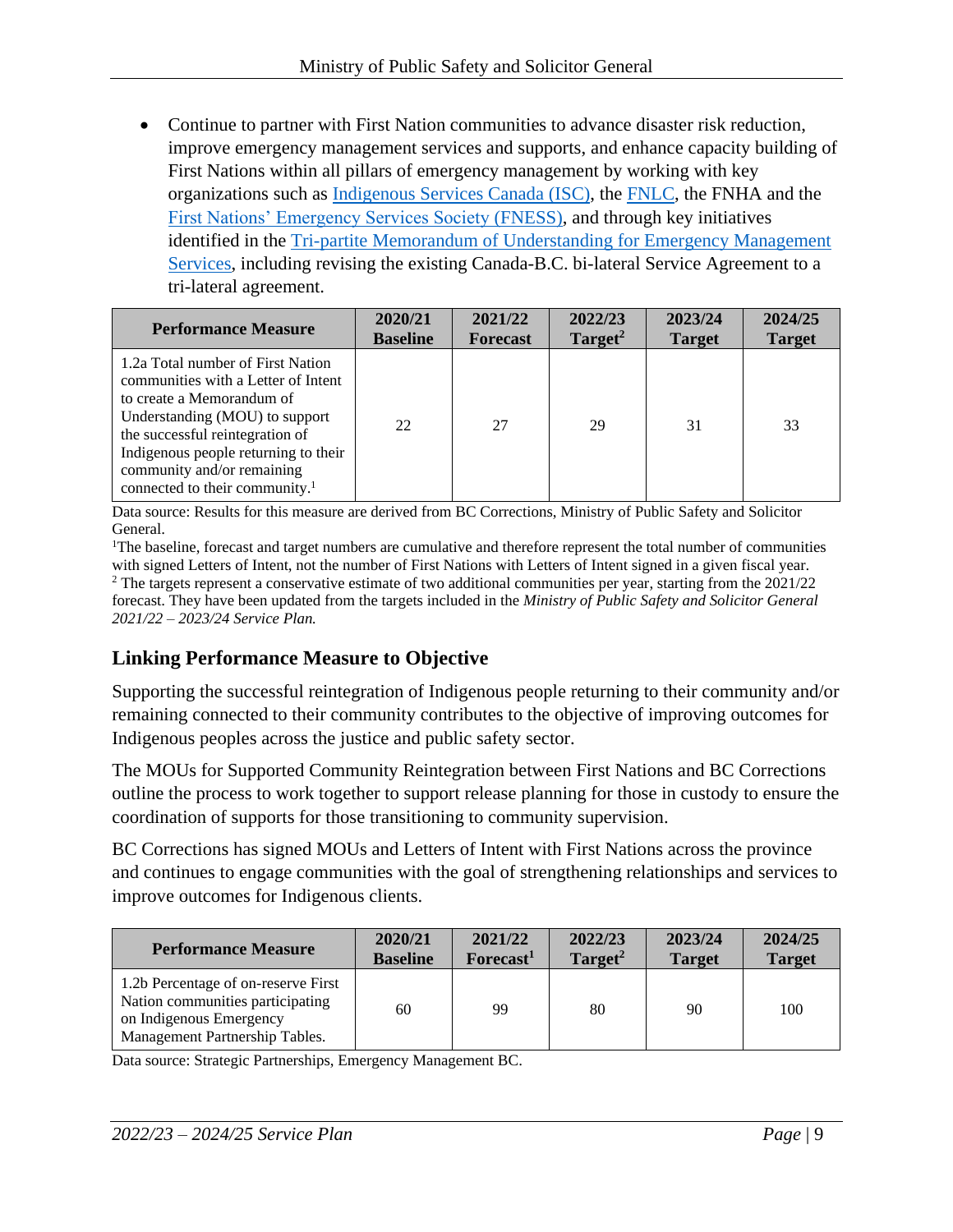<sup>1</sup> Due to the COVID-19 pandemic, the 2021/22 Partnerships Tables were supported by a virtual platform, which increased attendance well above the target of 60 included in the *Ministry of Public Safety and Solicitor General 2021/22 – 2023/24 Service Plan*.

<sup>2</sup> The target for 2022/23 is lower than the 2021/22 forecast due to potentially shifting the format back to an in-person format which may decrease the number of attendees.

#### **Linking Performance Measure to Objective**

Indigenous Emergency Management Partnership Tables provide a venue for First Nations and provincial agency emergency managers to meet, share knowledge and provide guidance on emergency management issues and initiatives related to all phases of emergency management – mitigation, preparedness, response and recovery.

Every Indigenous community is invited to participate, along with support organizations including FNESS, ISC, FNHA, the BC Wildfire Service, the Canadian Red Cross and many other nongovernmental, provincial or federal partners as determined by First Nations.

#### **Objective 1.3: Strengthened prevention, protection and support for victims of crime, and marginalized and vulnerable women and children**

- Continue work to implement the Calls for Justice of the National Inquiry into Missing and Murdered Indigenous Women and Girls and collaboratively develop and implement community-driven activities to end violence against Indigenous women, girls and 2SLGBTQQIA+ people, including the foundational activities within *A Path Forward: Priorities and Early Strategies for B.C.*
- Support the work of the Parliamentary Secretary for Gender Equity to develop an action plan to end gender-based violence, including minimum standards for sexual assault response, more training for police, Crown counsel and justices, and core funding for sexual assault centres.
- Continue to support the continuum of victim services and violence against women programs across B.C. and domestic violence prevention and intervention measures, such as Domestic Violence Units, Interagency Case Assessment Teams, domestic violence programming in BC Corrections, and the Protection Order Registry.
- Continue to deliver trauma-informed practice training for the justice, public safety and anti-violence community sectors to support understanding of, and responsiveness to, the impact of trauma on vulnerable victims and witnesses.
- Conduct BC Coroners Service Special Investigations Unit investigations into all deaths of women and children related to violence and criminal activity and provide key information to law enforcement investigators, and conduct inquests and death review panels to highlight risks to marginalized and vulnerable populations and identify opportunities for greater protection and support.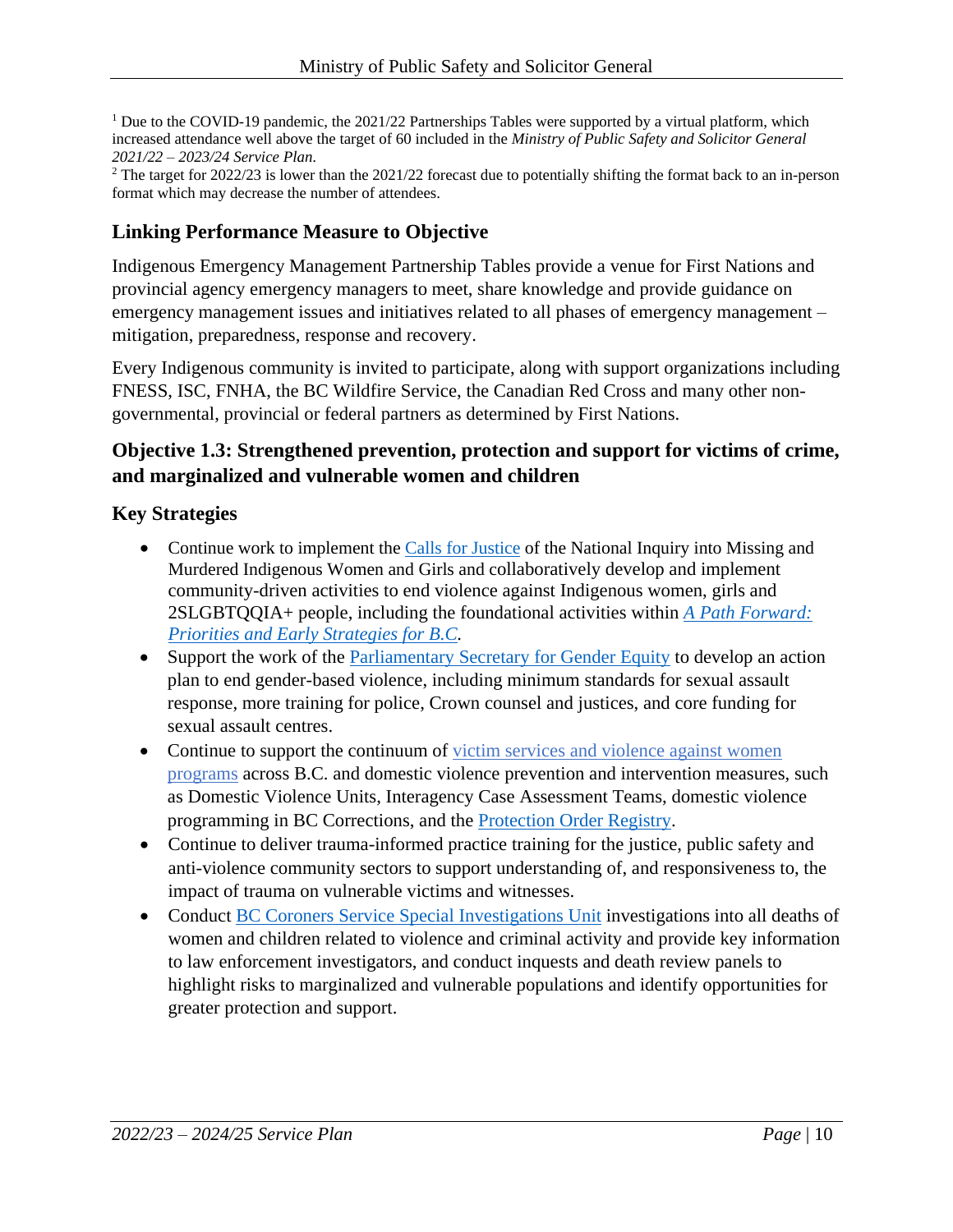| <b>Performance Measure</b>                                                                                                           | 2020/21               | 2021/22               | 2022/23             | 2023/24       | 2024/25       |
|--------------------------------------------------------------------------------------------------------------------------------------|-----------------------|-----------------------|---------------------|---------------|---------------|
|                                                                                                                                      | Baseline <sup>1</sup> | Forecast <sup>2</sup> | Target <sup>3</sup> | <b>Target</b> | <b>Target</b> |
| 1.3 Average number of days to<br>adjudicate claims for financial<br>assistance from victims and others<br>impacted by violent crime. | 153                   | 155                   | 120                 | 110           | 90            |

Data source: Results for this measure are derived from the Electronic Victim Information System, considering the dates claims were received and the dates they were completed, as well as the cases that remain outstanding. <sup>1</sup>The 2020/21 baseline has been updated from the 150 forecasted in the *Ministry of Public Safety and Solicitor General 2021/22 – 2023/24 Service Plan* due to changes and delayed implementation in business processes because of the COVID-19 pandemic. This figure remains subject to change as approximately nine per cent of 2020/21 files are still being adjudicated.

<sup>2</sup>The 2021/22 forecast remains subject to change as it represents an estimate based on the adjudication of 41 per cent of applications received and a projection on the number of applications still to be received in 2021/22. <sup>3</sup>The targets are based on the 2021/22 forecast and have therefore been updated since publication of the *Ministry of Public Safety and Solicitor General 2021/22 – 2023/24 Service Plan*. The targets reflect anticipated claim processing efficiencies resulting from implementation of the new case management system.

# **Linking Performance Measure to Objective**

This measure indicates the level of client service and system efficiency in administering the Crime Victim Assistance Program under the *Crime Victim Assistance Act*. The program assists victims, immediate family members and some witnesses in coping with the effects of violent crime by providing financial aid to help offset applicable expenses and assist in recovery, including funding for counselling and memorial services.

# **Goal 2: The justice and public safety sector in British Columbia is fair**

Fairness in the justice and public safety sector requires sound regulatory measures that protect public safety and interests while minimizing regulatory impacts on businesses.

## **Objective 2.1: Regulatory systems that promote public safety and interests, and fair and efficient business practices**

- Continue to implement the policy framework for non-medical cannabis, which encompasses distribution, licensing of retailers and retail sales to allow adults legal, controlled access to non-medical cannabis and prohibit access by children and youth. In addition, facilitate Indigenous and small-scale producer market entry and enhance the competitiveness of the legal cannabis market while taking action, including enforcement, to disrupt the illegal supply chain and reduce the size of the illegal market.
- Identify barriers and unnecessary requirements in liquor and non-medical cannabis regulation and enforcement through the Service Modernization Project and begin to implement solutions to streamline the wide variety of licensing products and processes currently available.
- In collaboration with the Liquor Distribution Branch and the Ministries of Finance and Agriculture and Food, continue to act on the Business Technical Advisory Panel 2018 recommendations and related government policy priorities, while also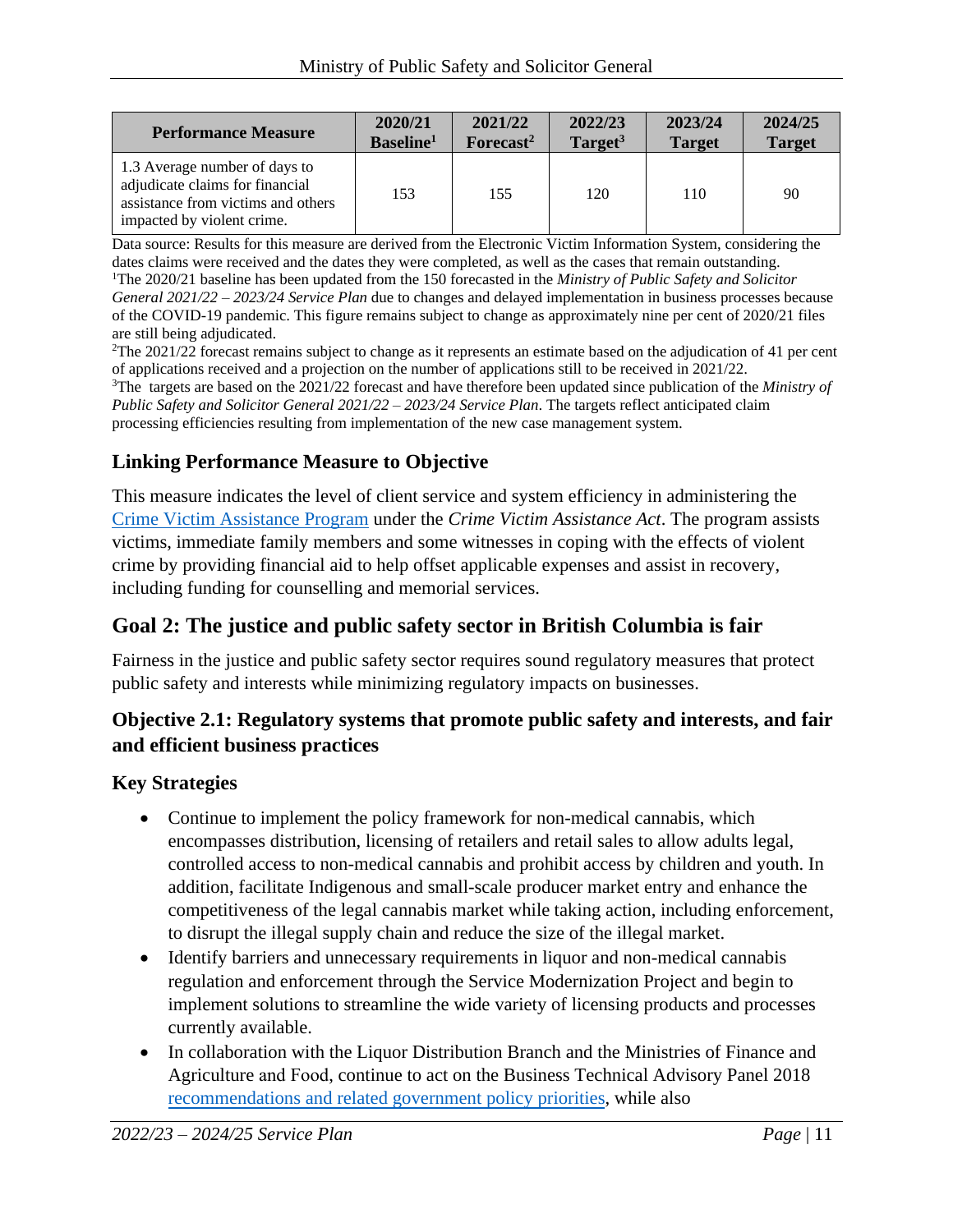supporting restaurant and hospitality business recovery from the impacts of the COVID-19 pandemic and recent extreme environmental events.

- Reform the *Gaming Control Act* and implement an independent office and a standardsbased regulatory model to enhance the effectiveness of the gambling regulatory framework in British Columbia.
- Update consumer protection laws to be responsive to the modern marketplace and to protect all British Columbians while minimizing impacts to businesses.
- Monitor ICBC's new Enhanced Care coverage model to ensure it meets the needs of British Columbians by continuing to deliver affordable auto insurance and provide better care and recovery benefits for people who are injured in accidents.

# **Goal 3: The justice and public safety sector in British Columbia is sustainable**

The justice and public safety sector must be innovative and efficient to remain sustainable.

## **Objective 3.1: Strengthened sustainability of the justice and public safety sector to deliver accessible and effective programs and services**

## **Key Strategies**

- Work across ministries to help maintain the overall provincial business continuity program, including ministry plans that prioritize the critical infrastructure assets and services that governments, citizens, businesses and visitors rely on, and the continuity of government operations to ensure an effective command and control structure following an emergency or disaster.
- Continue to implement electronic ticketing (eTicketing) across B.C. to help intervene more quickly with dangerous drivers while allowing police to spend more time on enforcement activities and enabling more efficient information sharing between agencies.
- Continue to work with stakeholders to test the use of virtual bail to improve access to justice.
- Implement the justice and public safety sector digital strategy to unify the sector's digital transformation efforts and coordinate investments in data, technology and resources to optimize how programs and services are delivered.
- Continue to strengthen evidence-based workforce planning with a focus on leadership development and succession management, as manager and supervisor roles are the primary connection between the strategic goals of the ministry and the people who work towards accomplishing them.

# **Goal 4: The justice and public safety sector in British Columbia has the public's confidence**

British Columbians must have confidence in the integrity and effectiveness of the justice and public safety sector for it to function effectively and to ensure continued public participation and support.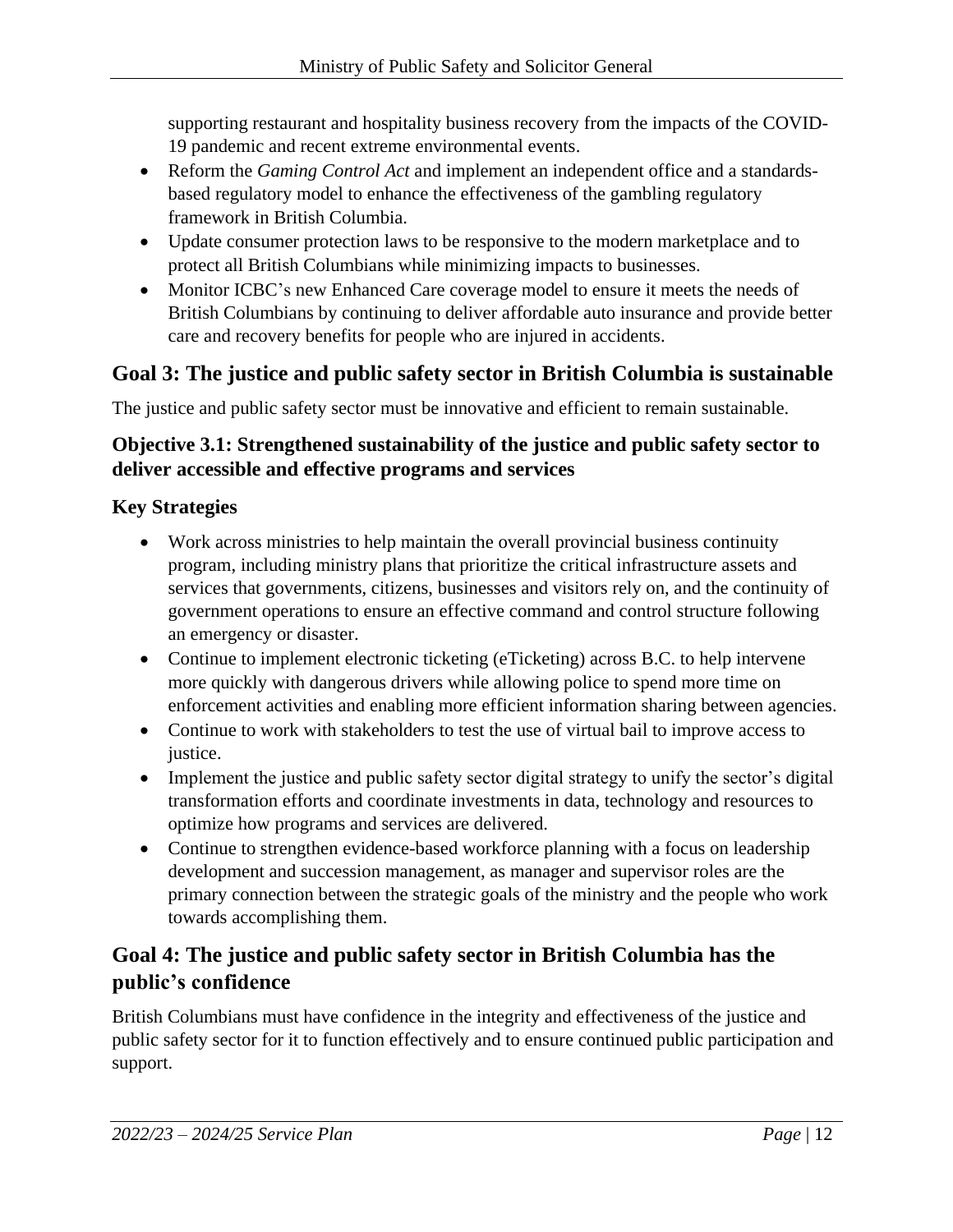## **Objective 4.1: Increased public confidence in the justice and public safety sector**

- Continue to work closely with the Provincial Health Officer, police and other ministries and levels of government to oversee the COVID-19 pandemic response and implement measures as needed to support the health and well-being of British Columbians.
- Continue to support the Province's response to the drug toxicity public health emergency by providing comprehensive aggregate mortality data and coroners' reports to the Ministry of Mental Health and Addictions, key stakeholders and the public, and continue to explore the factors resulting in all unexpected and unnatural deaths in the province with the goal of identifying and addressing public safety risks.
- Continue to support the province-wide response and recovery from the widespread damage caused by severe flooding and landslides in B.C., bolstered by the provincial state of emergency declared by the Minister of Public Safety and Solicitor General on November 17, 2021, based on recommendation from EMBC and the Ministry of Transportation and Infrastructure.
- Continue to enhance emergency management across B.C., consistent with the adoption of the *United Nations Sendai Framework for Disaster Risk Reduction 2015 – 2030*, through:
	- o Modernizing the *Emergency Program Act* to address current gaps in the legislation, reflecting international best practices, including enhancing disaster mitigation and climate adaptation, as well as recommendations for change identified through engagement with emergency management partners;
	- o Maintaining specialized regional emergency management partnership agreements with local governments, and cross-border arrangements and agreements with key stakeholders, aimed at enhancing B.C.'s emergency preparedness, response and recovery efforts for catastrophic or emergency events;
	- o Expanding the use of the Alert Ready system to additional hazards to enhance First Nations and local government preparedness and response;
	- o Increasing capacity to support First Nations and local governments in recognition of the growing scope, scale and duration of natural disasters which require enhanced provincial coordination, liaison and information sharing capacity;
	- o Supporting the Ministry of Forests, Lands, Natural Resource Operations and Rural Development in developing a B.C. Flood Strategy to inform and modernize flood management in a changing climate, and in working with local governments and First Nations to reduce wildfire risk and better prepare and support communities for future wildfires through further implementation of Government's Action Plan: Responding to Wildfire and Flood Risks;
	- o Advancing disaster mitigation in B.C., in collaboration with partners, through improved research, data and information, policies and programs;
	- o Modernizing Emergency Support Services, which provides critical emergency supports including food, lodging, clothing, transportation and incidentals to those impacted by emergency events; and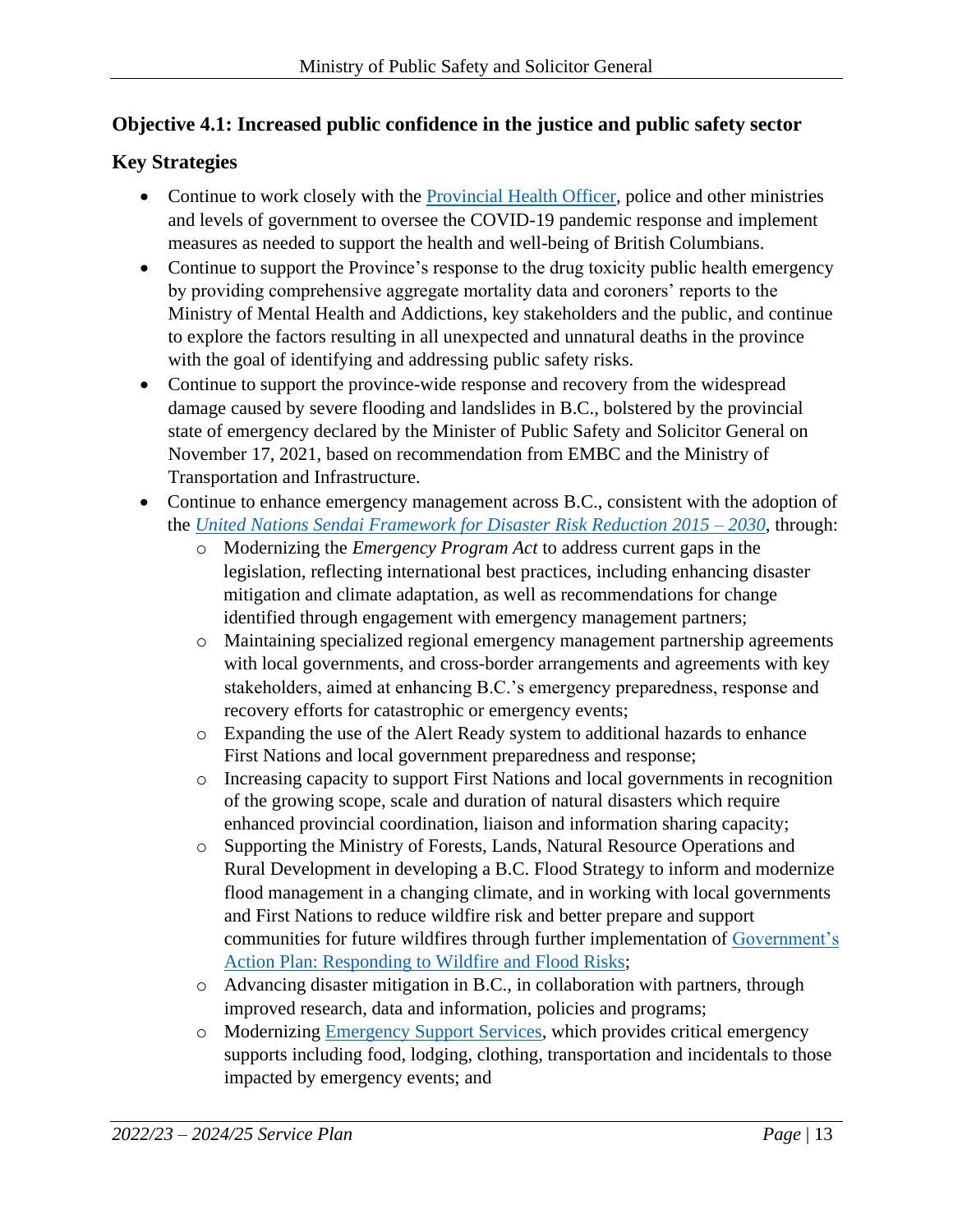- o Continuing to work closely with the BC Search and Rescue Association to support Ground Search and Rescue groups.
- Develop and implement comprehensive policing reforms to address systemic biases and racism, including updating the *Police Act*, Provincial Policing Standards, and mandatory training requirements; enhancing independent oversight; clarifying the roles and responsibilities of police officers in the context of complex social issues such as mental health, addictions, and homelessness; and contributing to the modernization of the federal First Nations Policing Program.
- Informed by the Commission of Inquiry into Money Laundering in British Columbia led by Justice Austin Cullen and the Commission's interim report released in December 2020, continue to advance development of a Provincial Anti-Money Laundering Strategy to ensure that B.C. has a strong and sustainable anti-money laundering regime to prevent, identify and disrupt illegal activity.

| <b>Performance Measures</b>                                                      | 2013            | 2020                | 2022/23          | 2023/24          | 2024/25          |
|----------------------------------------------------------------------------------|-----------------|---------------------|------------------|------------------|------------------|
|                                                                                  | <b>Baseline</b> | Actual <sup>2</sup> | <b>Target</b>    | <b>Target</b>    | <b>Target</b>    |
| 4.1 Percentage of British<br>Columbians who have confidence<br>in the police $1$ | 74              | To be<br>determined | > 2020<br>Actual | > 2020<br>Actual | > 2020<br>Actual |

Data source: Statistics Canada General Social Survey (GSS) on Social Identity. Established in 1985, Statistics Canada's GSS program was designed as a series of independent, annual, cross-sectional surveys, each covering one topic in depth. The GSS on Social Identity is conducted every five to seven years and includes questions on confidence in public institutions.

<sup>1</sup> Includes those respondents who stated they had a great deal of confidence or some confidence. Responses of "don't know/not stated" are excluded from the calculation of percentages.

<sup>2</sup>The 2020 actual will be available when Statistics Canada releases the results for this variable from the 2020 GSS on Social Identity.

# **Linking Performance Measure to Objective**

The ministry is tracking public confidence in police as an indicator of public confidence in the justice and public safety sector.

For any police department to be effective in serving and safeguarding the public, promoting public confidence is critical. Public confidence is a precursor to peoples' willingness to call upon the police when needed, to freely share information with police and to a maintain a cooperative and trust-based relationship with police in their community.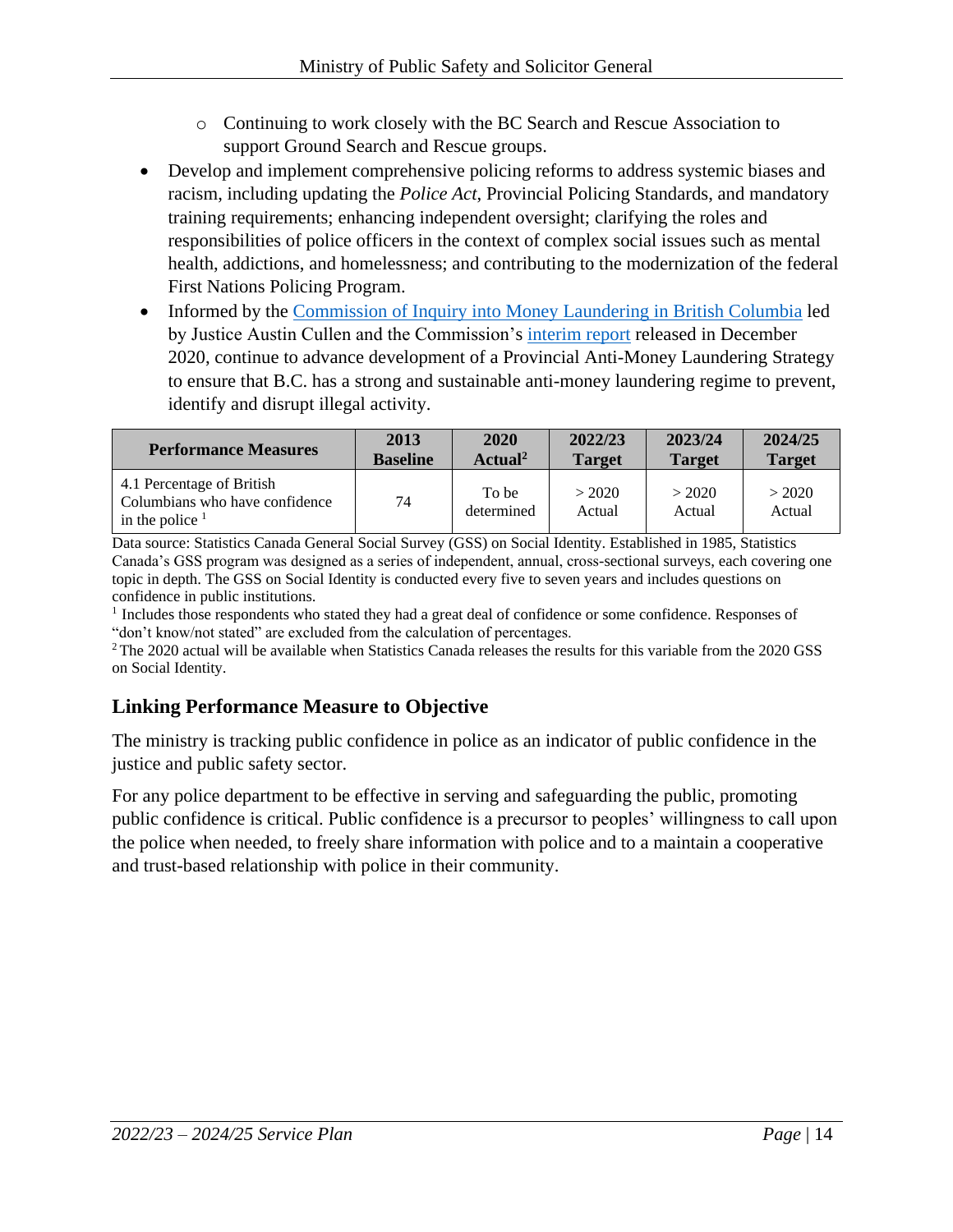# <span id="page-14-0"></span>**Financial Summary**

| <b>Core Business Area</b>                                                | 2021/22<br><b>Restated</b><br>Estimates <sup>1</sup> | 2022/23<br><b>Estimates</b> | 2023/24<br>Plan | 2024/25<br>Plan |  |  |  |  |  |
|--------------------------------------------------------------------------|------------------------------------------------------|-----------------------------|-----------------|-----------------|--|--|--|--|--|
| <b>Operating Expenses (\$000)</b>                                        |                                                      |                             |                 |                 |  |  |  |  |  |
| Corrections                                                              | 262,742                                              | 261,661                     | 261,661         | 261,661         |  |  |  |  |  |
| Policing and Security                                                    | 415,178                                              | 479,204                     | 481,887         | 481,887         |  |  |  |  |  |
| Victim Services and Crime<br>Prevention                                  | 63,715                                               | 66,236                      | 76,463          | 76,481          |  |  |  |  |  |
| <b>BC Coroners Service</b>                                               | 17,569                                               | 21,459                      | 22,148          | 22,120          |  |  |  |  |  |
| RoadSafetyBC                                                             | 18,311                                               | 27,810                      | 27,720          | 27,660          |  |  |  |  |  |
| Liquor and Cannabis Regulation                                           | $\mathbf{1}$                                         | 1                           | 1               | 1               |  |  |  |  |  |
| Gaming Policy and Enforcement                                            | 19,539                                               | 19,564                      | 19,564          | 19,564          |  |  |  |  |  |
| Cannabis, Consumer Protection<br>and Corporate Policy <sup>2</sup>       | 3,521                                                | 3,538                       | 3,538           | 3,538           |  |  |  |  |  |
| <b>Emergency Management BC</b>                                           | 30,899                                               | 44,591                      | 44,467          | 45,360          |  |  |  |  |  |
| <b>Executive and Support Services</b>                                    | 18,138                                               | 18,188                      | 18,200          | 18,200          |  |  |  |  |  |
| <b>Emergency Program Act</b>                                             | 36,420                                               | 436,420                     | 36,420          | 36,420          |  |  |  |  |  |
| Statutory Services <sup>3</sup>                                          | 14,825                                               | 15,054                      | 15,054          | 15,054          |  |  |  |  |  |
| <b>Total</b>                                                             | 900,858                                              | 1,393,726                   | 1,007,123       | 1,007,946       |  |  |  |  |  |
| <b>Ministry Capital Expenditures (Consolidated Revenue Fund) (\$000)</b> |                                                      |                             |                 |                 |  |  |  |  |  |
| Corrections                                                              | 1,062                                                | 1,062                       | 1,062           | 1,062           |  |  |  |  |  |
| <b>BC Coroners Service</b>                                               | 35                                                   | 47                          | 12              | 12              |  |  |  |  |  |
| <b>Emergency Management BC</b>                                           | 550                                                  | 1,209                       | 47              | 93              |  |  |  |  |  |
| <b>Executive and Support Services</b>                                    | 895                                                  | 1,346                       | 496             | 496             |  |  |  |  |  |
| <b>Total</b>                                                             | 2,542                                                | 3,664                       | 1,617           | 1,663           |  |  |  |  |  |

<sup>1</sup> For comparative purposes, amounts shown for 2021/22 have been restated to be consistent with the presentation of the *2022/23 Estimates*.

<sup>2</sup> Cannabis, Consumer Protection and Corporate Policy was established as a new core business area in the *2022/23 Estimates*.

<sup>3</sup> Statutory Services includes Civil Forfeiture Account, Corrections Work Program Account, Criminal Asset Management Fund, and Victim Surcharge Special Account.

\* Further information on program funding and vote recoveries is available in the Estimates and Supplement to the Estimates.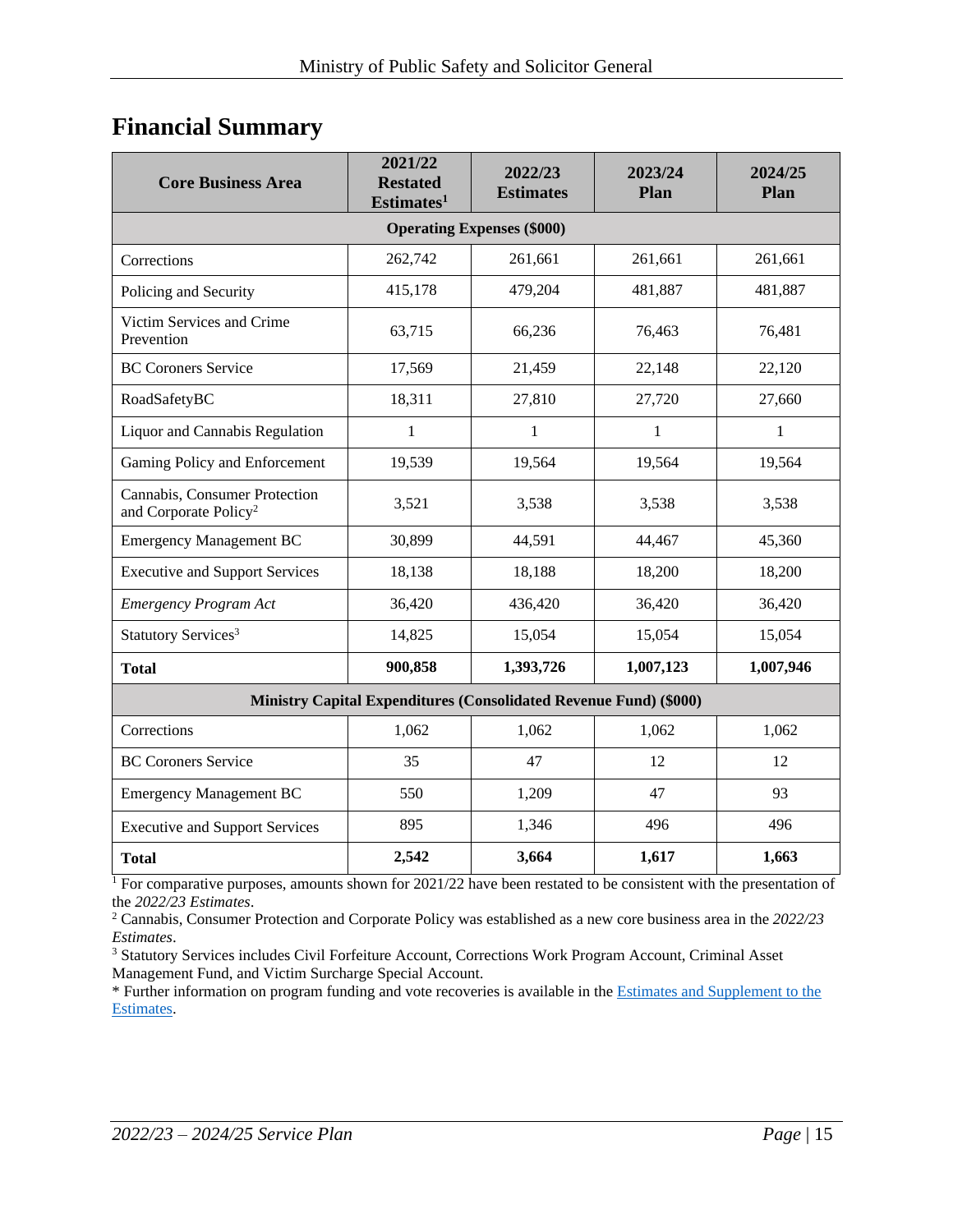# **Capital Expenditures**

| <b>Major Capital Projects (over \$50 million)</b> | <b>Targeted</b><br><b>Year of</b><br><b>Completion</b> | Project<br><b>Cost to</b><br>Dec 31,<br>$2021$ (\$m) | <b>Estimated</b><br><b>Cost to</b><br><b>Complete</b><br>\$m) | Approved<br>Anticipated<br><b>Total Cost</b><br>\$m) |
|---------------------------------------------------|--------------------------------------------------------|------------------------------------------------------|---------------------------------------------------------------|------------------------------------------------------|
| Nanaimo Correctional Centre Replacement           | 2024                                                   | 29                                                   | 138                                                           | 167                                                  |

The Nanaimo Correctional Centre (NCC) Replacement Project will replace the current aging and outdated 190 cell correctional centre located in Nanaimo, B.C. The new centre will be constructed on the existing site while the current centre remains operational, after which the existing centre will be deconstructed. The new NCC will be a 202-cell, multi-security level facility, including a 12-cell unit for short-term accommodation of women from Vancouver Island.

The new centre will better support staff and enhance the NCC's unique, effective programs, including the Guthrie Therapeutic Community and vocational and educational programs delivered in partnership with Vancouver Island University.

Government approved \$167 million in total capital funding for this project, \$155 million of which is the value of the design-build agreement for the facility's construction. The project is expected to bring major regional economic benefits, including approximately 1,000 jobs during construction (650 direct and 275 indirect jobs, plus nearly 100 additional jobs associated with spending by workers).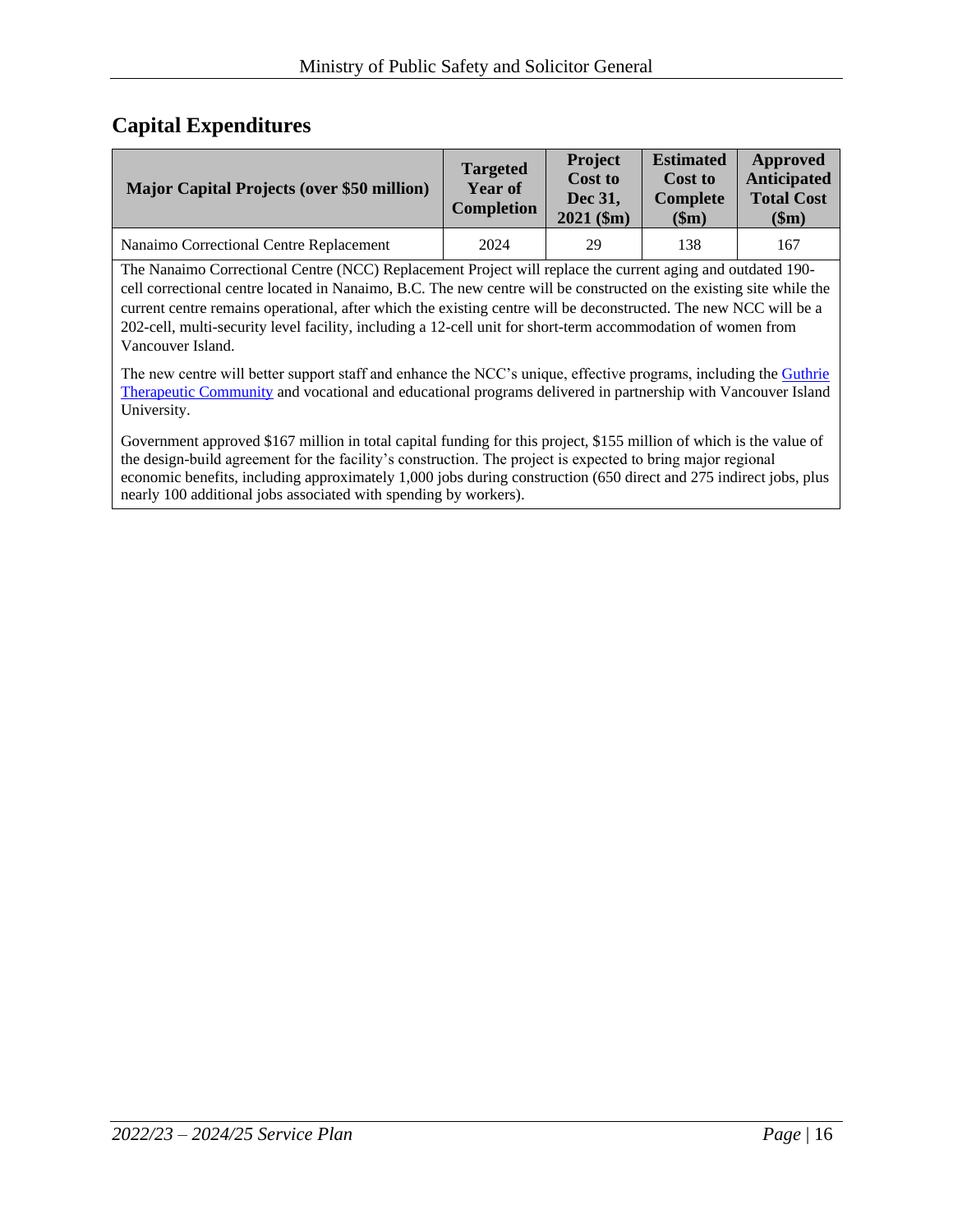# <span id="page-16-0"></span>**Appendix A: Agencies and Boards**

As of February 4, 2022, the Minister of Public Safety and Solicitor General is responsible and accountable for the following agencies and boards.

#### Combined Forces Special Enforcement Unit – British Columbia

See Appendix B.

#### Consumer Protection BC

Consumer Protection BC is responsible for administering British Columbia's consumer protection laws, namely the *Business Practices and Consumer Protection Act*, the *Cremation, Interment and Funeral Services Act*, the *Ticket Sales Act*, and the *Motion Picture Act*, along with a variety of associated consumer protection regulations. It is a not-for-profit corporation that protects consumers and promotes a fair marketplace in the province.

#### Insurance Corporation of British Columbia

ICBC's mandate is to provide universal compulsory (basic) automobile insurance for all British Columbia motorists and compete with private insurance companies to offer various Optional vehicle insurance coverages. ICBC also provides non-insurance services on behalf of the provincial government, including driver licensing, vehicle registration and licensing, and fines collection. The Board has the power and authority given to it by the *Insurance Corporation Act* and subject to the Act, it manages and supervises the affairs and business of ICBC.

#### Municipal Police Boards

Independent municipal police departments are overseen by appointed police boards made up of civilian members of the community. The role of police boards is to provide general direction to the department, in accordance with relevant legislation and in response to community needs.

#### Organized Crime Agency of British Columbia

See Appendix B.

#### Vehicle Sales Authority of British Columbia

The Vehicle Sales Authority of British Columbia is an administrative authority delegated by the provincial government to administer and enforce the *Motor Dealer Act* and its regulations, the *Business Practices and Consumer Protection Act* as it relates to the sale of motor vehicles, and other related statutes.